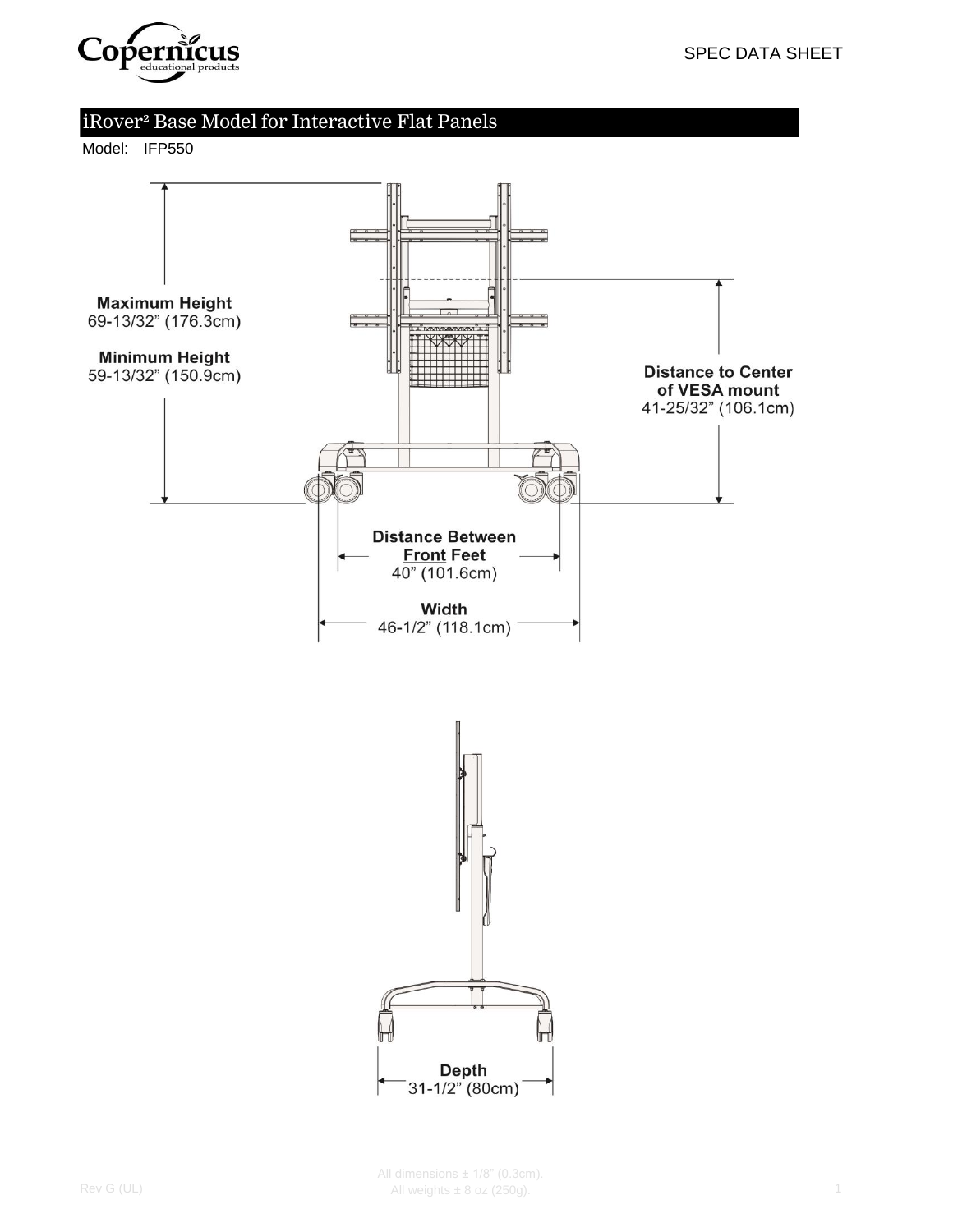

# iRover² Base Model for Interactive Flat Panels

Model: IFP550



(\*) values are approximate and will vary depending on your flat panel.